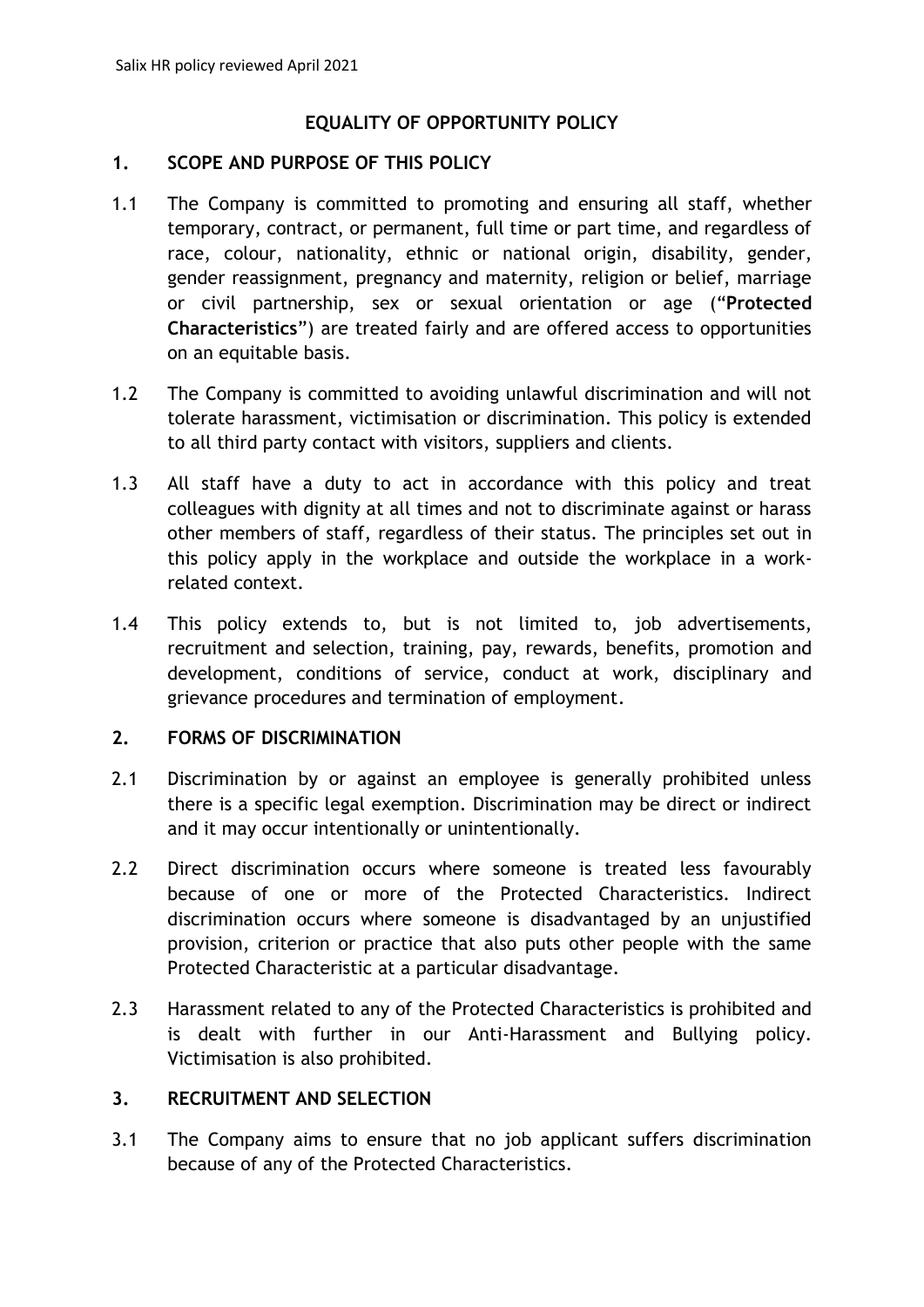3.2 All advertised positions will seek qualified candidates who possess the necessary skills for the role. The Company will assess candidates for employment or promotion objectively against the necessary requirements of the job, taking account of any reasonable adjustments that may be needed to be made for disabled candidates.

## **4. STAFF TRAINING**

- 4.1 All staff will be given appropriate access to training to enable them to progress within the organisation and all promotion decisions will be made on the basis of merit.
- 4.2 Managers and others likely to be involved in recruitment or other decision making where equal opportunities issues are likely to arise will be given appropriate training on equal opportunities awareness and equal opportunities recruitment and selection best practice. The Chief Executive has overall responsibility for equal opportunities training. Other staff may also be required to attend equal opportunities training.

# **5. TERMINATION OF EMPLOYMENT**

We will ensure that redundancy criteria and procedures are fair and objective and are not directly or indirectly discriminatory. We will also ensure that disciplinary procedures and penalties are applied without discrimination, whether they result in disciplinary warnings, dismissal or disciplinary action.

## **6. BREACHES OF THE POLICY**

- 6.1 The Company will make all attempts to avoid any potential for indirect discrimination in employment practices when considering requests for variations to standard working practices. Such requests will only be refused if there are good reasons related to the needs of the business.
- 6.2 Acts of discrimination against employees, suppliers, contractors or clients are disciplinary offences and will be dealt with under the Company's disciplinary procedures. Discrimination may constitute gross misconduct and could lead to dismissal without notice or pay in lieu of notice in accordance with the Company's Disciplinary Procedure.
- 6.3 If you consider that you may have been discriminated against, you are encouraged to raise the matter through our Grievance Procedure. If you believe that you may have been subject to harassment you are encouraged to raise the matter through our Anti-harassment and Bullying Policy. If you are uncertain which applies or need advice on how to proceed you should speak to the Chief Executive.